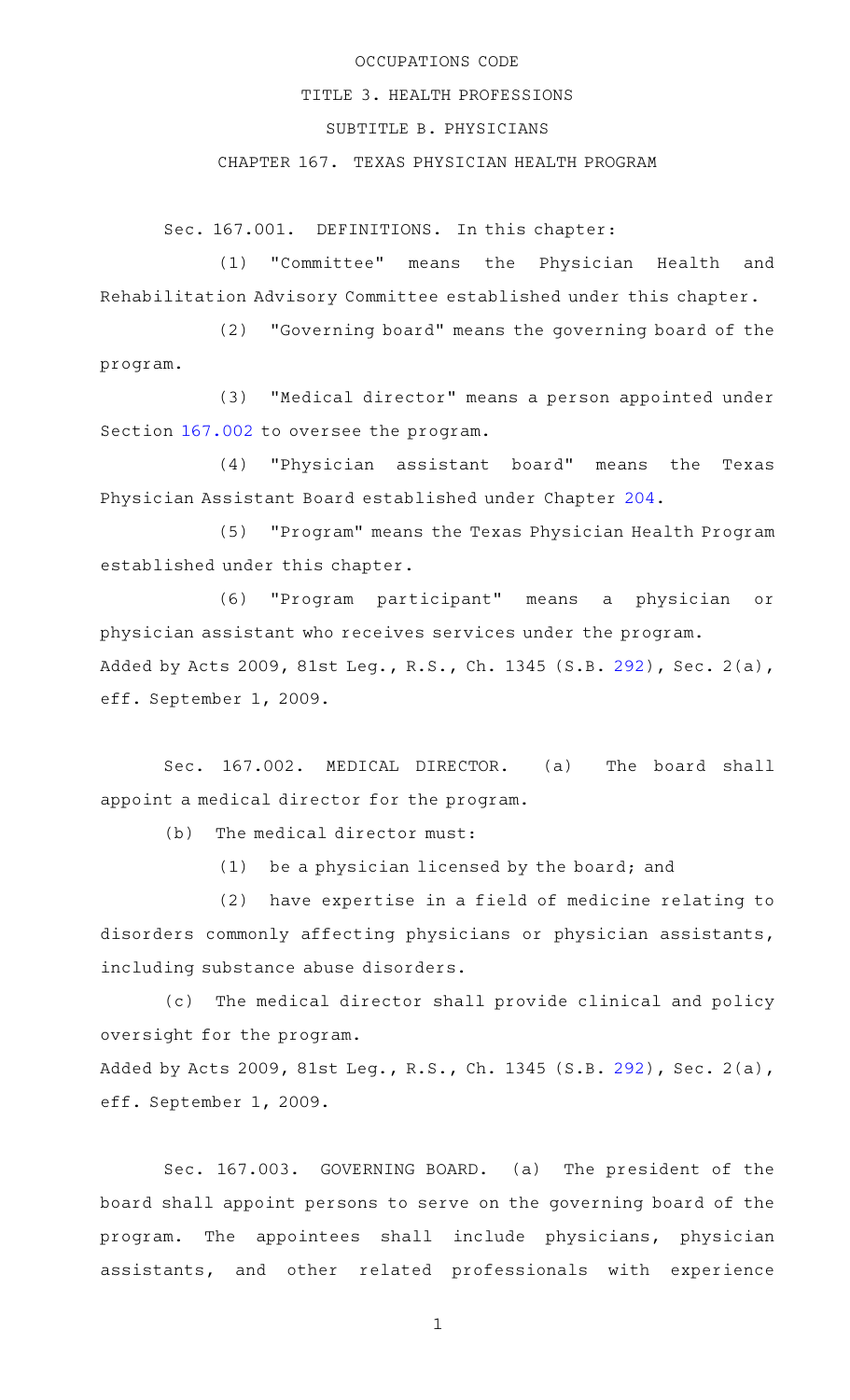addressing health conditions commonly found in the population of monitored physicians or physician assistants.

(b) The governing board shall:

(1) provide advice and counsel to the board; and

(2) establish policy and procedures for the operation and administration of the program.

(c) The board, with the advice and in consultation with the physician assistant board and Texas-based professional associations of physicians and physician assistants, shall adopt rules relating to the appointment of members to the governing board, including length of terms, procedures for filling a vacancy, and conflict-of-interest provisions.

Added by Acts 2009, 81st Leg., R.S., Ch. 1345 (S.B. [292](http://www.legis.state.tx.us/tlodocs/81R/billtext/html/SB00292F.HTM)), Sec. 2(a), eff. September 1, 2009.

Sec. 167.004. PHYSICIAN HEALTH AND REHABILITATION ADVISORY COMMITTEE. (a) The governing board shall appoint physicians to the Physician Health and Rehabilitation Advisory Committee who have experience in disorders commonly affecting physicians or physician assistants.

(b) The committee shall assist the governing board by making recommendations on the request of the governing board.

(c) The board, with the advice and in consultation with the physician assistant board and Texas-based professional associations of physicians and physician assistants, shall adopt rules relating to the appointment of members to the committee, including length of terms, procedures for filling a vacancy, and conflict-of-interest provisions.

(d) Chapter [2110](http://www.statutes.legis.state.tx.us/GetStatute.aspx?Code=GV&Value=2110), Government Code, does not apply to the committee.

Added by Acts 2009, 81st Leg., R.S., Ch. 1345 (S.B. [292](http://www.legis.state.tx.us/tlodocs/81R/billtext/html/SB00292F.HTM)), Sec. 2(a), eff. September 1, 2009.

Sec. 167.005. TEXAS PHYSICIAN HEALTH PROGRAM. (a) The Texas Physician Health Program is established to promote:

(1) physician and physician assistant wellness; and

(2) treatment of all health conditions that have the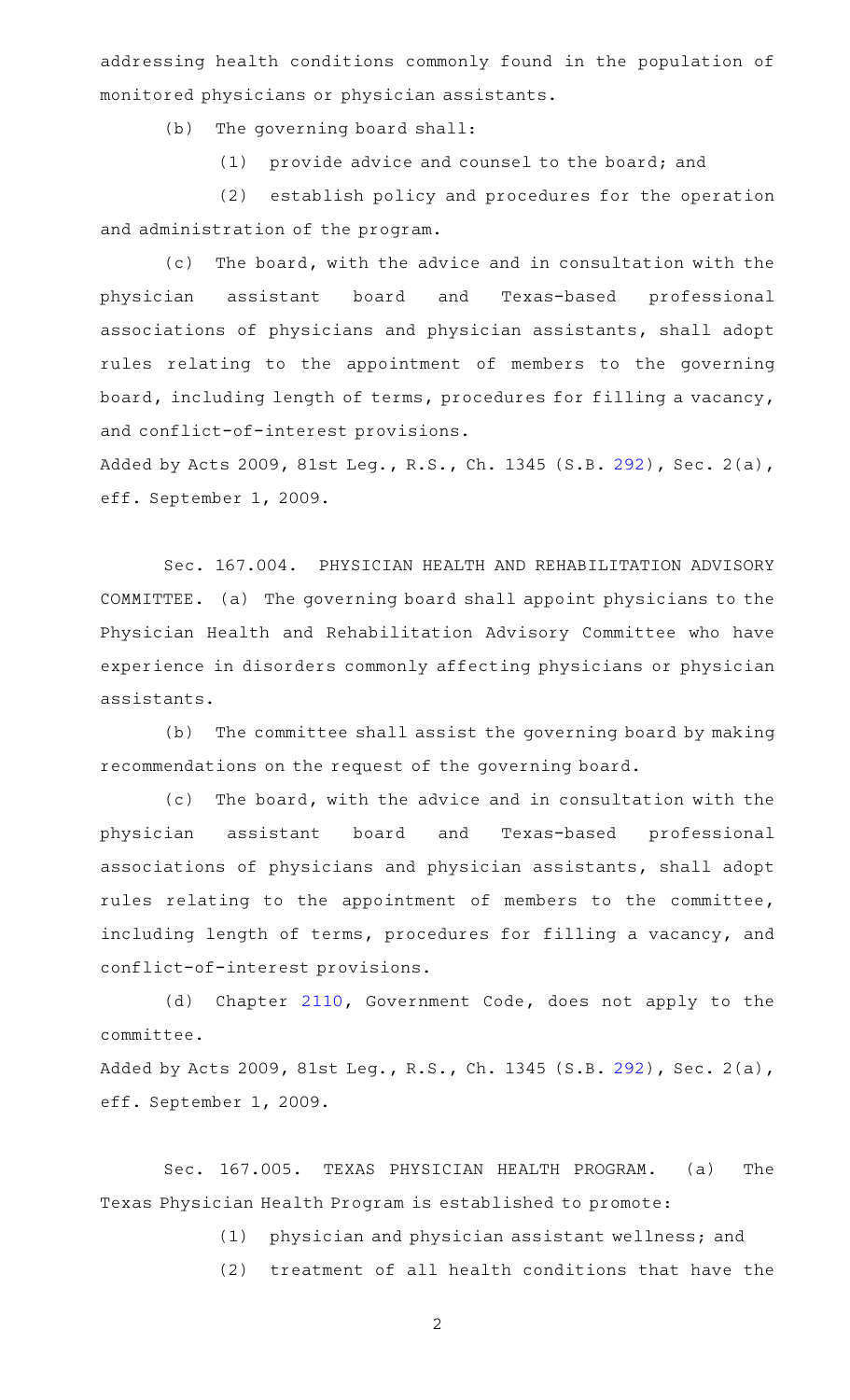potential to compromise the physician 's or physician assistant 's ability to practice with reasonable skill and safety, including mental health issues, substance abuse issues, and addiction issues.

(b) The program is a confidential, nondisciplinary therapeutic program for physicians and physician assistants.

(c) The program is administratively attached to the board. Added by Acts 2009, 81st Leg., R.S., Ch. 1345 (S.B. [292](http://www.legis.state.tx.us/tlodocs/81R/billtext/html/SB00292F.HTM)), Sec. 2(a), eff. September 1, 2009.

Sec. 167.006. RULES. The board, with the advice of and in consultation with the governing board, committee, and Texas-based professional associations of physicians and physician assistants, shall:

(1) adopt rules and policies as necessary to implement the program, including:

(A) policies for assessments under the program and guidelines for the validity of a referral to the program;

(B) policies and guidelines for initial contacts used to determine if there is a need for a physician or physician assistant to complete a clinically appropriate evaluation or to enter treatment, including policies and guidelines for arrangements for that evaluation or treatment; and

(C) policies and guidelines for interventions conducted under the program; and

(2) define applicable guidelines for the management of substance abuse disorders, psychiatric disorders, and physical illnesses and impairments.

Added by Acts 2009, 81st Leg., R.S., Ch. 1345 (S.B. [292](http://www.legis.state.tx.us/tlodocs/81R/billtext/html/SB00292F.HTM)), Sec. 2(a), eff. September 1, 2009.

Sec. 167.007. OPERATION OF PROGRAM. (a) The program must include provisions for:

 $(1)$  continuing care, monitoring, and case management of potentially impairing health conditions, including provisions for cooperation with the evaluating or treating facility;

(2) ongoing monitoring for relapse, including random drug testing, consultations with other physician health and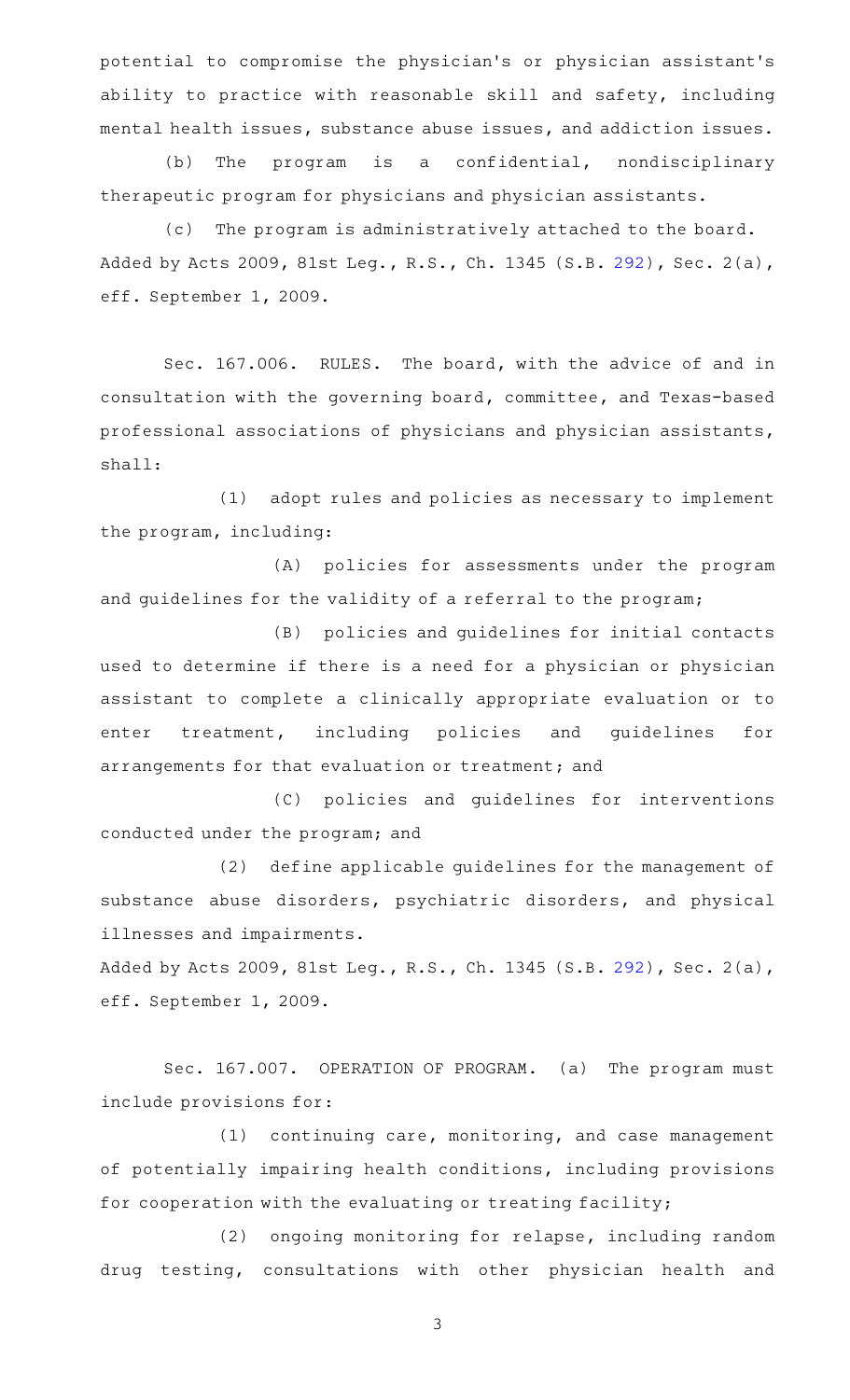rehabilitation committees, work site monitors, and treating health professionals, including mental health professionals; and

(3) other physician and physician assistant health and rehabilitation programs to operate under an agreement with the program, using established guidelines to ensure uniformity and credibility of services throughout this state.

(b) The program must ensure appropriate communications with the board, the physician assistant board, other state licensing boards, and physician health and rehabilitation programs.

(c) The program shall use physicians or other health care professional experts or consultants, as appropriate, when necessary to evaluate, recommend solutions for, or resolve a medical dispute.

Added by Acts 2009, 81st Leg., R.S., Ch. 1345 (S.B. [292](http://www.legis.state.tx.us/tlodocs/81R/billtext/html/SB00292F.HTM)), Sec. 2(a), eff. September 1, 2009.

Sec. 167.008. REFERRALS TO PROGRAM. (a) The program shall accept a self-referral from a physician or physician assistant and referrals from an individual, a physician health and rehabilitation committee, a physician assistant organization, a state physician health program, a hospital or hospital system licensed in this state, a residency program, the board, or the physician assistant board.

(b) A physician or physician assistant may refer the physician or physician assistant to the program.

(c) The program may not accept a referral, except as provided by board rules, for a violation of the standard of care as a result of drugs or alcohol or boundary violations with a patient or a patient 's family.

Added by Acts 2009, 81st Leg., R.S., Ch. 1345 (S.B. [292](http://www.legis.state.tx.us/tlodocs/81R/billtext/html/SB00292F.HTM)), Sec. 2(a), eff. September 1, 2009.

Sec. 167.009. REFERRAL BY BOARD OR PHYSICIAN ASSISTANT BOARD AS PREREQUISITE FOR ISSUING OR MAINTAINING A LICENSE. (a) The board or the physician assistant board, through an agreed order or after a contested proceeding, may make a referral to the program and require participation in the program by a specified physician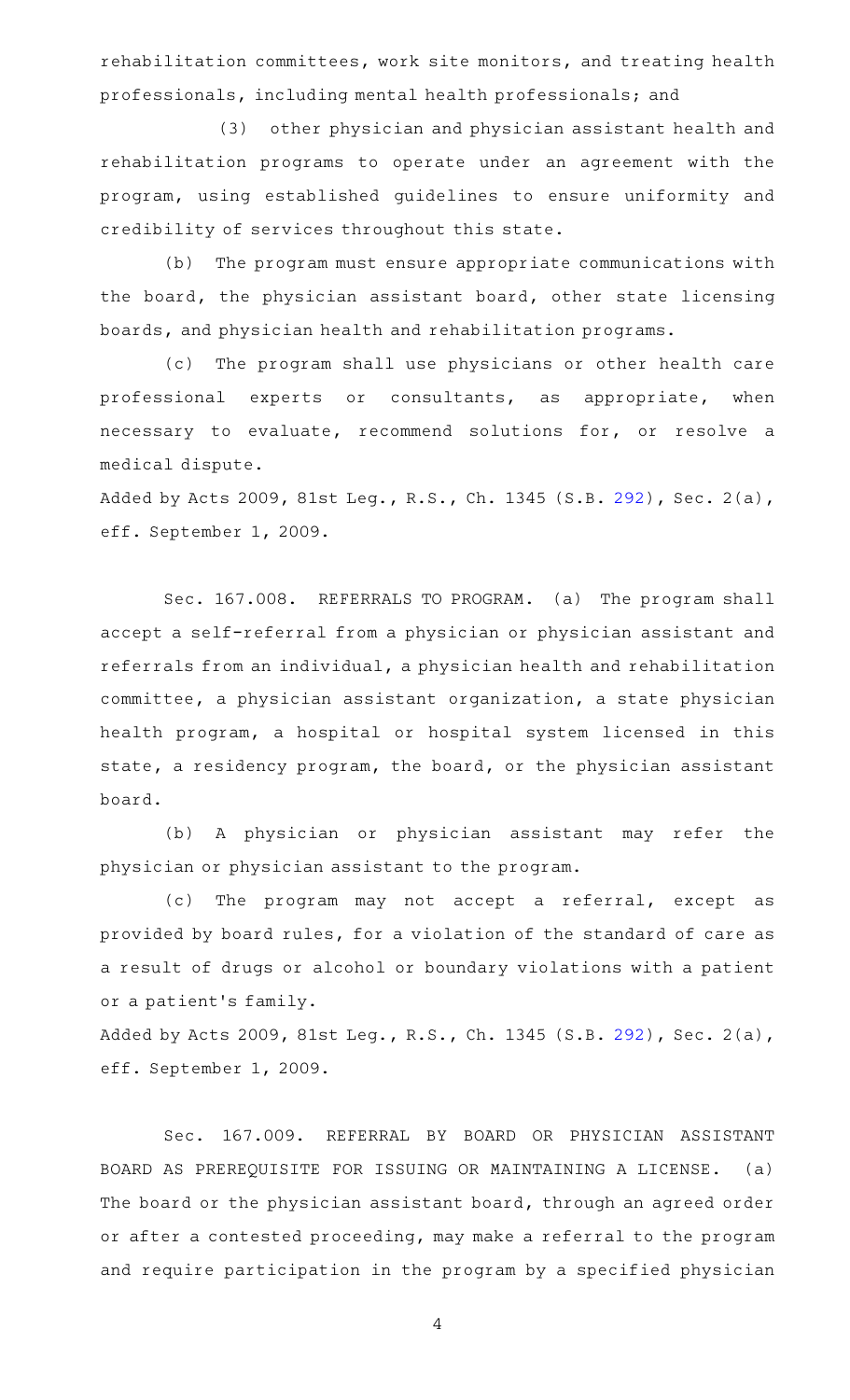or physician assistant as a prerequisite for issuing or maintaining a license under Chapter [155](http://www.statutes.legis.state.tx.us/GetStatute.aspx?Code=OC&Value=155) or [204.](http://www.statutes.legis.state.tx.us/GetStatute.aspx?Code=OC&Value=204)

(b) The board or the physician assistant board may discipline a physician or physician assistant required to participate in the program under Subsection (a) who does not participate in the program.

(c) Each program participant is individually responsible for payment of the participant 's own medical costs, including any required evaluations, primary treatment, and continuing care. Added by Acts 2009, 81st Leg., R.S., Ch. 1345 (S.B. [292](http://www.legis.state.tx.us/tlodocs/81R/billtext/html/SB00292F.HTM)), Sec. 2(a), eff. September 1, 2009.

Sec. 167.0091. REFERRALS FOR CERTAIN PROFESSIONS. Notwithstanding any other provision of this chapter, the board, the Texas Board of Medical Radiologic Technology, or the Texas Board of Respiratory Care, as appropriate, may make a referral to the program and require participation in the program as a prerequisite for issuing or maintaining a license, certificate, permit, or other authorization under Chapter [601](http://www.statutes.legis.state.tx.us/GetStatute.aspx?Code=OC&Value=601), [602](http://www.statutes.legis.state.tx.us/GetStatute.aspx?Code=OC&Value=602), [603,](http://www.statutes.legis.state.tx.us/GetStatute.aspx?Code=OC&Value=603) or [604](http://www.statutes.legis.state.tx.us/GetStatute.aspx?Code=OC&Value=604). Added by Acts 2015, 84th Leg., R.S., Ch. 838 (S.B. [202\)](http://www.legis.state.tx.us/tlodocs/84R/billtext/html/SB00202F.HTM), Sec. 2.002, eff. September 1, 2015.

Sec. 167.010. CONFIDENTIALITY. (a) Each referral, proceeding, report, investigative file, record, or other information received, gathered, created, or maintained by the program or its employees, consultants, work site monitors, or agents relating to a physician or physician assistant is privileged and confidential and is not subject to disclosure under Chapter [552,](http://www.statutes.legis.state.tx.us/GetStatute.aspx?Code=GV&Value=552) Government Code, or to discovery, subpoena, or other means of legal compulsion for release to any person except as provided by this chapter.

(b) Notwithstanding Subsection (a), the program may report to the board or the physician assistant board, as appropriate, the name and pertinent information relating to impairment of a physician or physician assistant.

(c) Notwithstanding Subsection (a), the program shall make a report to the board or the physician assistant board, as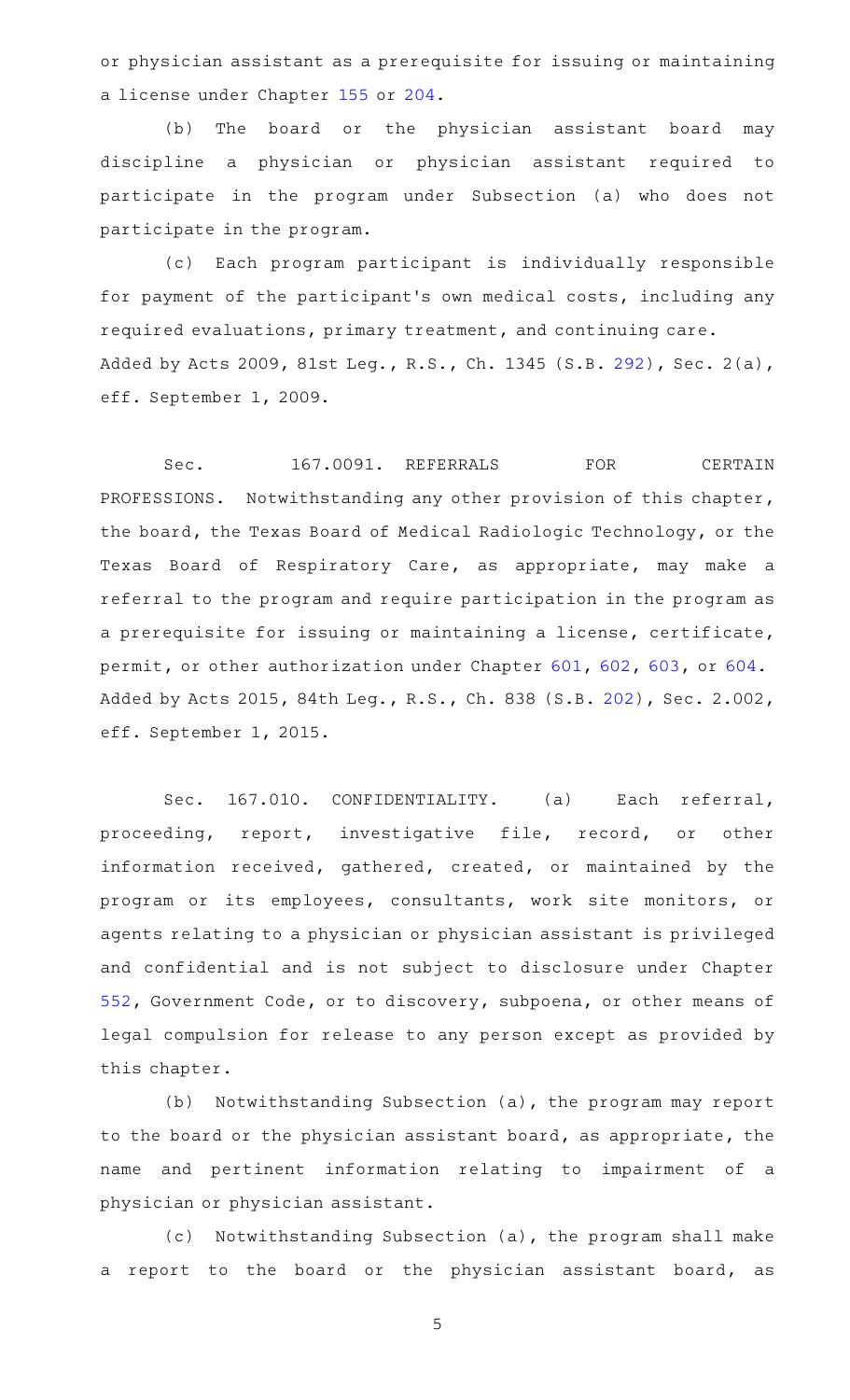appropriate, regarding a physician or physician assistant if the medical director or the governing board determines that the physician or physician assistant poses a continuing threat to the public welfare. If requested by the board or the physician assistant board, a report under this subsection must include all information in the possession or control of the program. Added by Acts 2009, 81st Leg., R.S., Ch. 1345 (S.B. [292](http://www.legis.state.tx.us/tlodocs/81R/billtext/html/SB00292F.HTM)), Sec. 2(a), eff. September 1, 2009.

Sec. 167.011. FUNDING; FEES. (a) The Texas physician health program account is a special account in the general revenue fund. Funds in the account may be appropriated only to the board for administration of the program.

(b) The board by rule shall set and collect reasonable and necessary fees from program participants in amounts sufficient to offset, to the extent reasonably possible, the cost of administering this chapter.

(c) Each program participant shall pay an annual fee to partially offset the cost of participation and monitoring services.

(d) The board shall deposit fees collected under this section to the credit of the account established under Subsection (a).

(e) The board may grant a waiver to the fee imposed under Subsection (c). The board shall adopt rules relating to the issuance of a waiver under this subsection.

Added by Acts 2009, 81st Leg., R.S., Ch. 1345 (S.B. [292](http://www.legis.state.tx.us/tlodocs/81R/billtext/html/SB00292F.HTM)), Sec. 2(a), eff. September 1, 2009.

Sec. 167.012. MEMORANDUM OF UNDERSTANDING WITH BOARD. The governing board and the board shall enter into a memorandum of understanding to better coordinate services and operations of the program. The memorandum of understanding must be adopted by rule and:

 $(1)$  establish performance measures for the program, including the number of participants who successfully complete the program;

(2) include a list of services the board will provide